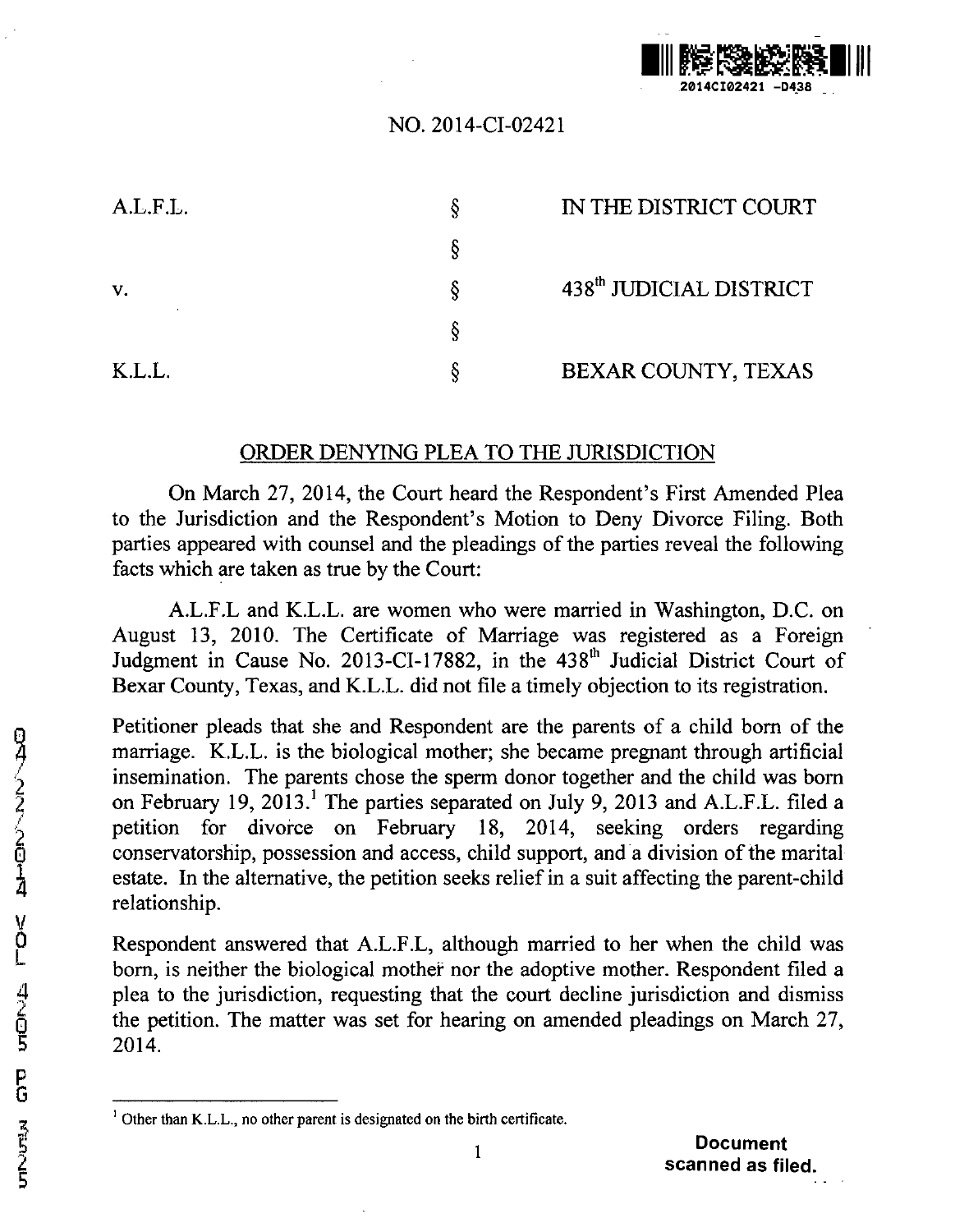When considering a plea to the jurisdiction, the trial court should look solely at the pleadings and must take all allegations in the pleadings as true. *Washington v. Fort Bend Independent School District,* 892 S.W.2d 156, 159 (Tex. App.- Houston [14th Dist.] 1994, writ denied); *Doncer v. Dickerson,* 81 S.W.3d 349, 353 (Tex.App.-El Paso 2002, no pet.).

 $\omega_{\rm{max}}$  , where  $\omega_{\rm{max}}$  is the contract of the contract of  $\omega_{\rm{max}}$ 

## STANDING

Article I, Section 32 of the Texas Constitution and Section 6.204 of the Texas Family Code ban same-sex marriage and prohibit recognition in Texas of lawftil same-sex marriages celebrated in other jurisdictions rendering them void. *See* Tex. Const. art. I, § 32(b); Tex. Fam. Code Ann. § 6.204(b) (West 2013). These provisions were recently. found to violate the Equal Protection Clause and the Due Process Clause of the Fourteenth Amendment to the United States Constitution. In a well-reasoned opinion by Judge Orlando Garcia, the federal district court found that a state cannot do what the federal government cannot that is, it cannot discriminate against same-sex couples *post-Windsor2* and accordingly enjoined the State of Texas from enforcing Article I, Section 32 and any related provisions of the Texas Family Code, and any other law or regulation prohibiting a person from marrying another person of the same sex or recognizing same-sex marriage. *See De Leon, et al. v. Rick Perry, et al.*, \_\_\_ F.Supp. \_\_\_, No. SA-13-CA-00982-OLG, 2014 WL 715741 at \*1 (W.D. Tex. Feb. 26,2014) (stayed pending interlocutory appeal). The Court in *De Leon* further found that Texas' denial of recognition of the parties' out-of-state same-sex marriage violates equal protection and due process rights when Texas does afford full faith and credit to opposite-sex marriages celebrated in other states. *Id.* at \*22-24. On this reasoning alone, Petitioner would have standing to pursue her divorce in a Texas state court.

There is an even more compelling reason, however, to find standing in the case at hand. There is a child of the marriage. "The best interest of the child is always the primary consideration of the court in determining issues of conservatorship and possession of or access to a child." Tex. Fam. Code Ann. § 153.002; *Doncer.* When marital bonds are dissolving, *the child's* parents' rights and responsibilities need to be adjudicated.

Under Texas Family Code, Section 101.024, a parent is defined as "the mother, a man presumed to be the father, a man legally determined to be the father, a man who has been adjudicated to be the father, a man who has acknowledged his paternity under applicable law, or an adoptive mother or father." As Respondent

9.

 $\bar{z}$ 

<sup>&</sup>lt;sup>2</sup> See United States v. Windsor, U.S., 133 S. Ct. 2675, 186 L.Ed.2d 808 (2013) (holding that the federal government cannot refuse to recognize a valid state-sanctioned same-sex marriage).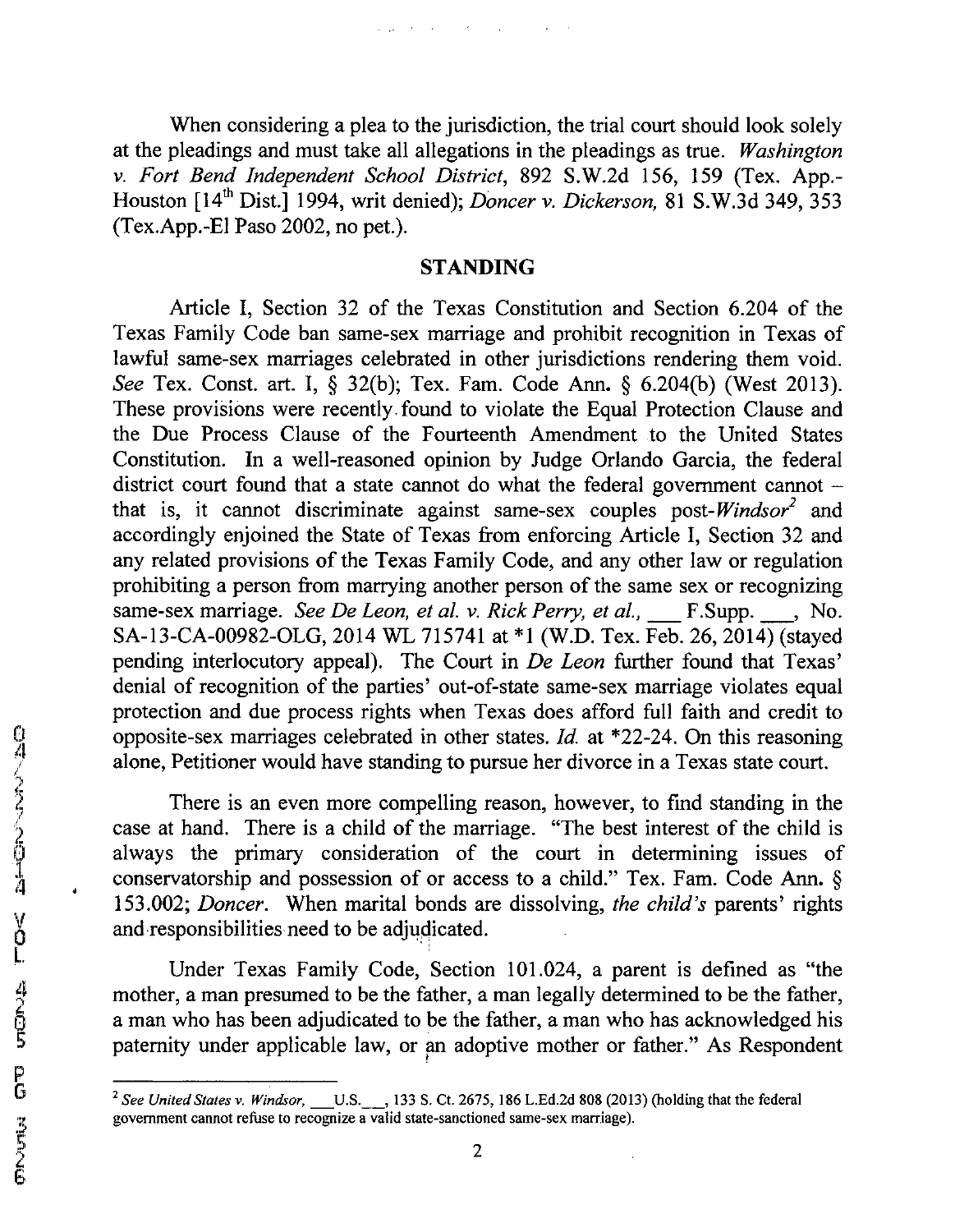points out, the definitions favor biological and adoptive parents. In this case, the parties agreed to have a child and parent the child and did so. Texas Family Code, Section  $160.204(a)(1)$  provides that there is a rebuttable presumption that a man married to the mother of the child is the father of a child if the child is born during the marriage. In this case, there is no legal father. Rather, there is a legally acknowledged mother (the birth mother) and her wife (who under the facts alleged here would be the presumed mother). It is undisputed that K.A.F.L. is a child born during this marriage. Were the parties to exercise their fundamental rights to travel back to the District of Columbia, the place of marital celebration, the following presumption applies:

There shall be a presumption that a woman is the mother of a child if she and the child's mother are or have been married, or in a domestic partnership, at the time of either conception or birth, or between conception or birth, and the child is born during the marriage or domestic partnership, or within 300 days after the termination of marital cohabitation by reason of death, annulment, divorce, or separation ordered by a court, or within 300 days after the termination of the domestic partnership pursuant to  $\S$  32-702(d).

DC Code § 16-909 Proof of child's relationship to parents, at  $(a-1)(2)$  (eff. Mar. 19, 2013).

A failure in Texas to afford the same presumption of parenthood to the wife of a child's birth mother as it does to a husband of the birth mother violates the Equal Protection Clause.

Petitioner joins a chorus of concern that a "new class of children without mothers or fathers increasing the costs of corporate and governmental spending" arises from the rash of state constitutional and statutory discriminatory restrictions against the children of same-sex couples. By denying their parents the right to marry, Texas has created a suspect classification of children who are denied Equal Protection of the law under the Fourteenth Amendment. Immutable protections for the children born of same-sex marriages require the same protections as those born from other marital and intimate relationships, e.g., education, child support, hereditary rights, tax benefits. *See Plyler v. Doe,* 457 U.S. 202 (1982) (holding Texas statute which withholds from local school districts any state finds for the education of children not "legally admitted" into United States, and which authorizes local school districts to deny enrollment to such children, violates Equal Protection Clause); *Lalli v. Lalli*, 439 U.S. 259 (1978) (holding that illegitimate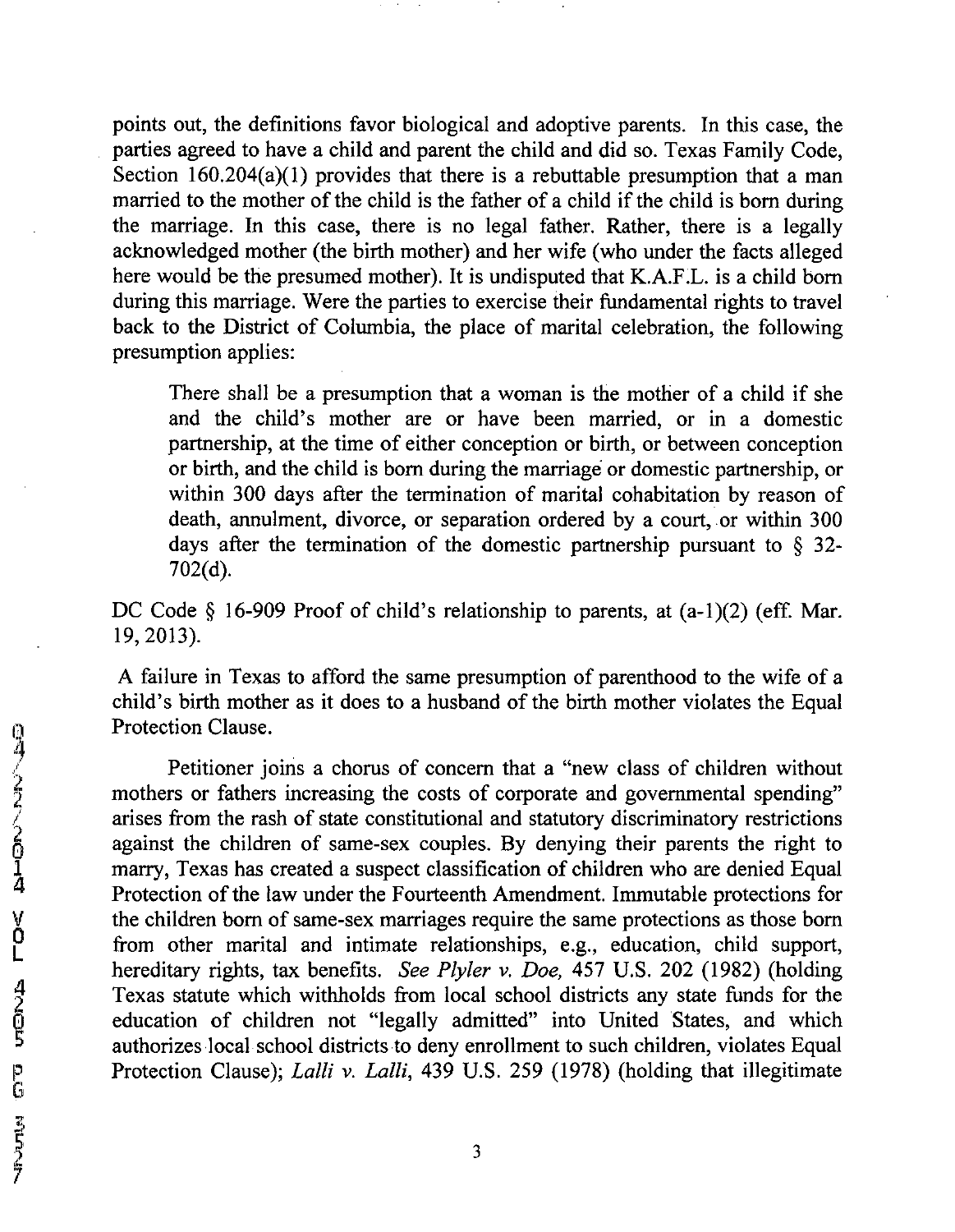children are a suspect classification, requiring intermediate scrutiny under constitutional review).

Both proponents and opponents of the same-sex marriage ban argue that marriage creates a stable social environment for the protection of children. And marriage confers unique legal protections for the spouses and their children. As Petitioner notes, "The reality is assisted reproductive technology enables same-sex couples to create children of their marriage. As such these children, like 'illegitimate' children and children of undocumented workers, are entitled to all the legal protections afforded to other similarly-situated children."

## FINDINGS

Accordingly, the Court makes the following findings:

1. The parties are legally married in the District of Columbia.

2. The marriage certificate was registered without objection in Texas and is an order to which Texas must give full faith and credit.

3. The issue of the legality of same-sex marriage and the constitutional rights of parties entering into such marriages is of significant importance and impact on the citizens of Texas.

4. The issue of standing for and the accompanying constitutional rights of a party to a same-sex marriage where the parties to the marriage have planned to have a child and agreed to be the parents of that child is of significant importance and impact on the citizens of Texas.

5. Article I, Section 32 of the Texas Constitution is unconstitutional as it denies a specific group of citizens due process and equal protection under the law without • rational justification. *De Leon* at \*27.

6. Texas Family Code, Section 6.204 is unconstitutional as it denies a specific group of citizens due process and equal protection under the law without a rational justification. *Id.* 

7. Texas Family Code, Section 102.003 is unconstitutional as it applies to parents of a child born during a legal same-sex marriage where the facts support that the parties agreed to have the child and be that child's parents and no other legal parent exists, because in that application it denies a specific group of citizens the right to parent his or her own child and denies that specific group due process and equal protection under the law without a rational justification.